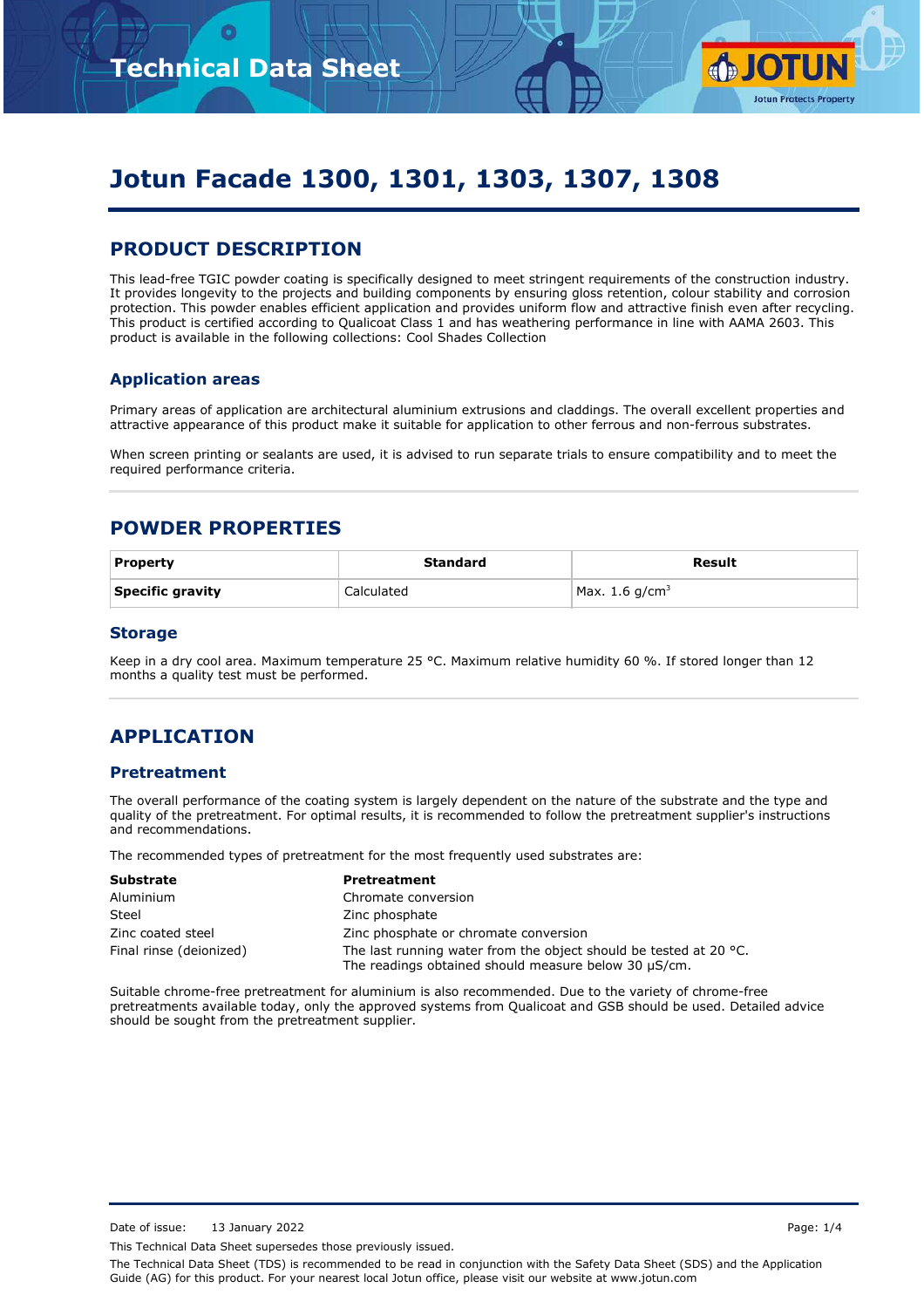# **Technical Data Sheet Jotun Facade 1300, 1301, 1303, 1307, 1308**



#### **Powder application**

Recommended film thickness (µm): 60-80

#### **Curing**



#### **Equipment**

Suitable for Corona or Tribo charging equipment.

### **APPEARANCE**

| <b>Colour</b> |                                                                                                       | Available in RAL, NCS and in a wide assortment of custom-made colours, this<br>coating provides a variety of effects, including metallic. |  |  |
|---------------|-------------------------------------------------------------------------------------------------------|-------------------------------------------------------------------------------------------------------------------------------------------|--|--|
| <b>Gloss</b>  | EN ISO 2813 $(60^{\circ})$<br>Series 1300<br>Series 1301<br>Series 1303<br>Series 1307<br>Series 1308 | $4 \pm 3$<br>$12 \pm 5$<br>$30 \pm 5$<br>$77 \pm 7$<br>$90 \pm 10$                                                                        |  |  |
| <b>Finish</b> | Series 1300<br>Series 1301<br>Series 1303<br>Series 1307<br>Series 1308                               | Fine texture<br>Fine texture<br>Smooth<br>Smooth<br>Smooth                                                                                |  |  |
|               |                                                                                                       | If the cignificant curface is too small or unsuitable for the glass to be measured with the glassmater, the glass should                  |  |  |

If the significant surface is too small or unsuitable for the gloss to be measured with the glossmeter, the gloss should be compared visually with the reference sample (from the same viewing angle).

Gloss measurements of metallic effect coatings can show deviation from original levels specified in this document and visual comparison with the reference sample is recommended.

*Gloss range used in TDS and on the label of the metallic effect coatings represents gloss of the base and not of the final finish.*

This Technical Data Sheet supersedes those previously issued.

The Technical Data Sheet (TDS) is recommended to be read in conjunction with the Safety Data Sheet (SDS) and the Application Guide (AG) for this product. For your nearest local Jotun office, please visit our website at www.jotun.com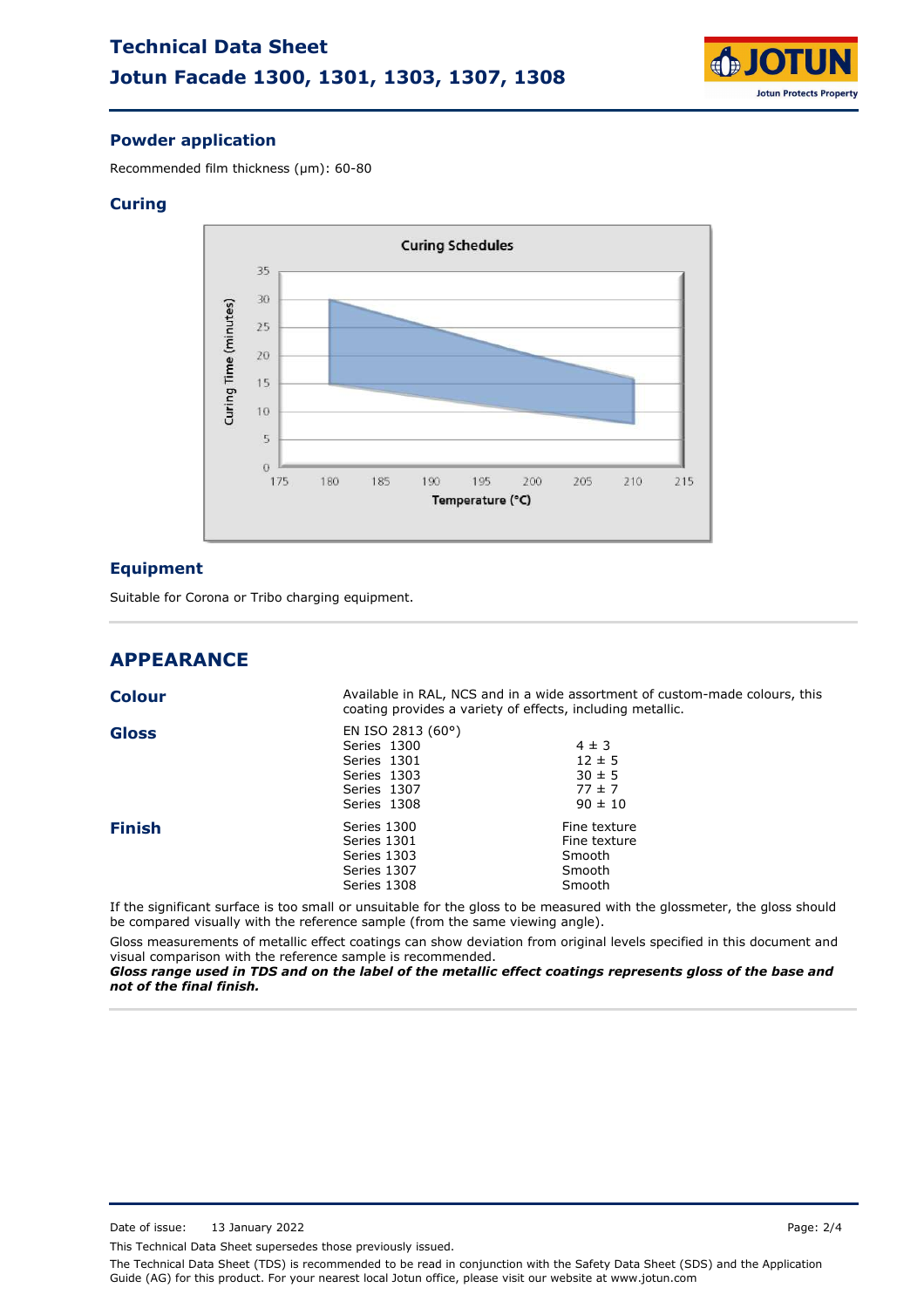

### **PERFORMANCE**

Substrate Substrate thickness (mm) Film thickness (µm) 0.8 Chromated aluminium panels Typical values when tested. The technical data provided below are typical for this product when applied as follows: 60-80

| <b>Property</b>                                            | <b>Standard</b>                                         | <b>Result</b>                                                                                                                                               |
|------------------------------------------------------------|---------------------------------------------------------|-------------------------------------------------------------------------------------------------------------------------------------------------------------|
| <b>Adhesion</b>                                            | EN ISO 2409 (2 mm)                                      | Cross-cut rating Gt0 (100 % adhesion)                                                                                                                       |
| <b>Impact resistance</b>                                   | EN ISO 6272 / ASTM D2794<br>(impactor diameter 15.9 mm) | More than 23 inch-pounds or 2.5 Nm<br>without film cracking                                                                                                 |
| <b>Cupping test</b>                                        | <b>EN ISO 1520</b>                                      | Indentation depth in excess of 5 mm<br>without film cracking                                                                                                |
| <b>Flexibility</b>                                         | <b>EN ISO 1519</b>                                      | Cylindrical Mandrel bending test, passes 5<br>mm Mandrel diameter                                                                                           |
| <b>Film hardness</b>                                       | <b>EN ISO 2815</b>                                      | Indentation resistance according to<br>Buchholz: $>80$                                                                                                      |
| Mortar resistance                                          | EN 12206-1                                              | The mortar must be easy to remove<br>without leaving any residues.                                                                                          |
| Drilling, milling and sawing<br>test                       |                                                         | No flaking of coating.                                                                                                                                      |
| <b>Humidity resistance containing</b><br>SO <sub>2</sub> . | EN ISO 3231 (0.2 I SO <sub>2</sub> )                    | No infiltration exceeding 1 mm on both<br>sides of the scratch after 30 cycles.                                                                             |
| <b>Humidity resistance</b>                                 | EN ISO 6270-2                                           | No infiltration exceeding 1 mm on both<br>sides of the scratch after 1000 hours                                                                             |
| Acetic acid salt spray<br>resistance                       | ISO 9227                                                | After 1000 hours testing - maximum 16<br>mm <sup>2</sup> infiltration over a scratch length of 10<br>cm.                                                    |
| <b>Accelerated weathering</b>                              | ISO 16474-3                                             | Cycle: 4 hours at 50 °C UV and 4 hours at<br>40 °C condensation. No chalking, excellent<br>gloss retention and colour stability after<br>300 hours testing. |
| <b>Natural weathering test</b>                             | ISO 2810 (South Florida, 27 °N)                         | No chalking, excellent gloss retention and<br>colour stability after 12 months exposure<br>(angle of 5° to South).                                          |
| <b>Flame spread index</b>                                  | <b>ASTM E84</b>                                         | Class 1 or A                                                                                                                                                |
| <b>Smoke Development Index</b>                             | <b>ASTM E84</b>                                         | Class 1 or A                                                                                                                                                |
| <b>Total Solar Reflectance*</b>                            | ASTM G173<br><b>ASTM C 1549</b>                         | Grades 1303R, 1307R and 1308R: TSR ≥<br>0.25                                                                                                                |

*\* Only applicable for the colours featured in 'The Cool Shades Collection'.*

Date of issue: 13 January 2022 2001 12:30 Page: 3/4

This Technical Data Sheet supersedes those previously issued.

The Technical Data Sheet (TDS) is recommended to be read in conjunction with the Safety Data Sheet (SDS) and the Application Guide (AG) for this product. For your nearest local Jotun office, please visit our website at www.jotun.com